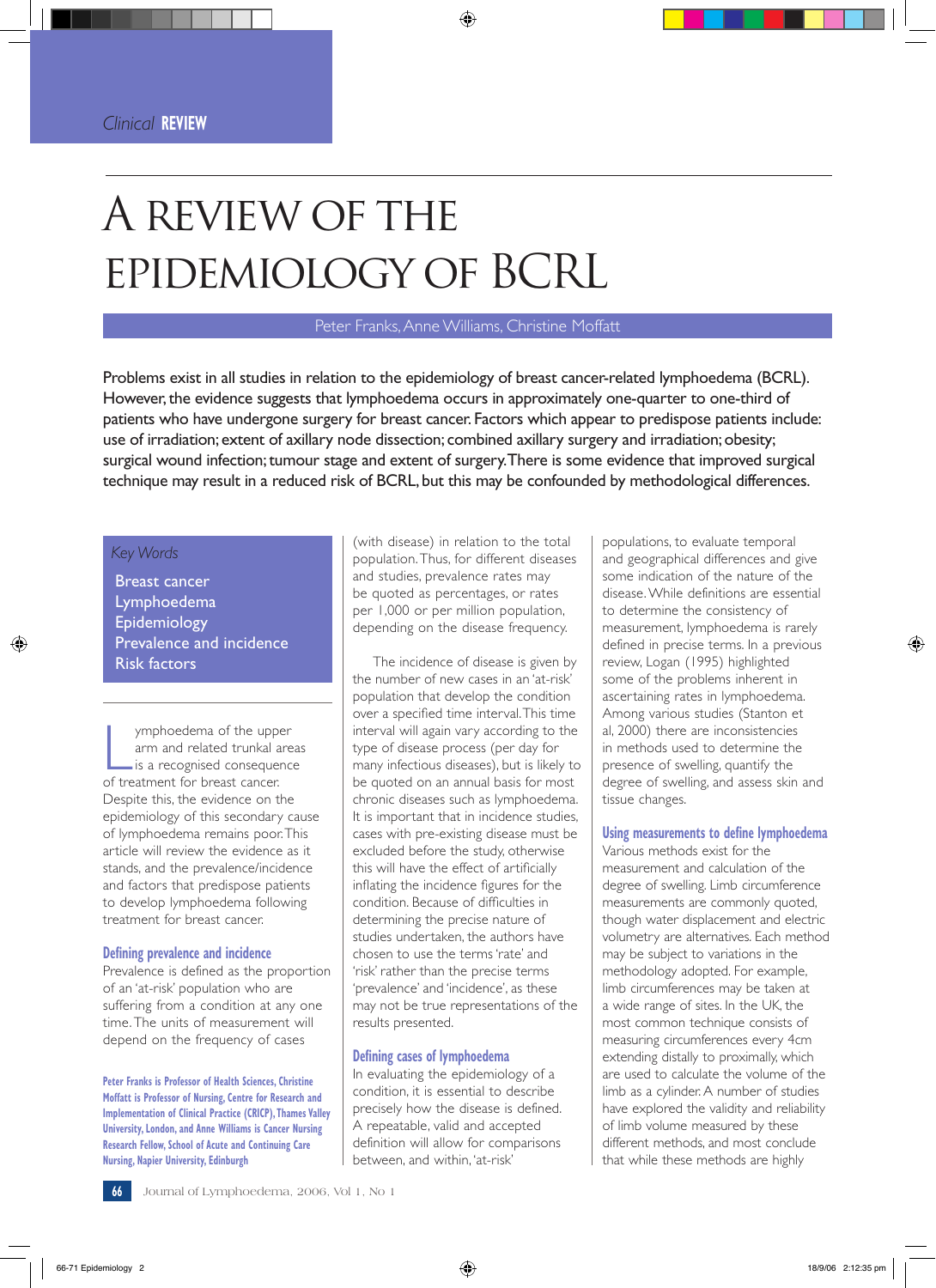correlated and reliable, they are not interchangeable and cannot be mixed or substituted (Stanton et al, 2000; Megens et al, 2001; Sander et al, 2002; Karges et al, 2003).

In their review, Stanton et al (2000) highlight a volume of > 200 ml as measured by water displacement as a sensitive indicator of lymphoedema, and this definition is used in many studies. Clearly, reducing this cut-off figure to > 100 ml may appear to increase the prevalence of lymphoedema, but it may also be argued that this enables identification of mild oedema (Berlin et al, 1999). Stanton et al (2000), however, suggest that percentage differences are more universally applicable, allowing for easier comparison and, as such, a difference of 10% in volume may be an appropriate cut-off point. The potential accuracy of the volumes also depends on equations used in the calculations and the standardisation of measurement technique (Sitzia, 1995).

Circumferential measurements alone are widely used. However, many patients with lymphoedema do not have uniform swelling throughout the limb, and it is common for swelling to be localised to the hand or upper arm. The use of one or two circumferential measurements is likely to be an inadequate and less sensitive method than water displacement, or calculation of volume from multiple circumference measurements.

The length of time to lymphoedema development is also an important consideration. Most patients experience an acute post-operative oedema and this leads to temporary swelling of the limb. Persistent oedema of longer than three months duration is more likely to be lymphoedema, and oedema before this point should not be considered as true lymphoedema. Additionally, studies need to be undertaken over an adequate time period as lymphoedema may develop at any stage posttreatment. Edwards (2000) showed that the onset of lymphoedema generally occurred in the first 18 months postsurgery, while others report a 39-month median time interval for lymphoedema

to develop (Coen et al, 2003). This suggests that studies require a longer follow-up to ensure that later occurring lymphoedema is recognised.

## **Literature search**

To evaluate the literature in a systematic way, a search was undertaken of PubMed, Medline (for articles dating from 1966), CINAHL (from1982) and the Cochrane Database of Systematic Reviews. The terms lymphoedema, chronic oedema, prevalence, incidence and epidemiology were used. Only those articles that related to BCRL were accessed for this review.

## **Magnitude of the problem of breast cancer-related lymphoedema**

In 1921, Halstead recognised the problems of arm-swelling following breast surgery, and assumed this 'surgical elephantiasis' was due to streptococcal infection. One of the largest early studies of breast cancer which reported on 950 women treated between 1889 and 1931 did not discuss the problem of lymphoedema (Lewis and Reinhoff, 1932). Despite this, there is evidence in the literature of an ongoing interest in lymphoedema throughout the early and mid-part of the last century.

In 1954, Fitts et al cited studies from the 1940s showing rates of BCRL lymphoedema ranging from 8–95%. These authors presented their own study of 130 patients following radical mastectomy for breast cancer treatment, in which 49% of patients developed lymphoedema. In 1962, Britton and Nelson also reported lymphoedema rates of 6.7–62.5%, from 14 studies with different patient numbers undertaken between 1908 and 1949. Their paper described five further papers written from 1950 to 1960, in which they identify similar rates (13–57.5%) despite improvements in surgical technique and the introduction of antibiotics (to prevent infections which may lead to worsening of lymphoedema). An extensive review of studies between 1944 and 1960 produced rates ranging from 41% to 80% (Hughes and Patel, 1966). In 1998, Petrek and Heelan highlighted a

wide variation in rates (6–30%), and concluded that the definitive study on incidence of BCRL had yet to be done.

# **Factors associated with the development of breast cancer-related lymphoedema**

Most studies have considered aetiological factors for lymphoedema, examining rates in specific patient groups rather than providing data on larger populations. Treves (1957) provided a comprehensive review of 'literature on causation' and analysed aetiological factors in 1,007 women following mastectomy. This study established that 41% of women suffered from BCRL and highlighted obesity and radiotherapy as risk factors. In the 1980s, much of the literature was concerned with lymphoedema rates in relation to different breast cancer treatment protocols (Markowski et al, 198; Kissen et al, 1986; Pezner et al, 1986; Ryttov et al, 1988; Aitken et al, 1989). Aitken et al (1989) compared arm morbidity in those who had mastectomy with axillary sampling with those who had mastectomy and axillary clearance, or radiotherapy for nodal metastases ( $n = 40$ ). Persistent oedema was noted in 32% of those who were node positive and had axillary irradiation, as compared with 8% in those who were node negative and had only axillary sampling. Schunemann and Willich (1997) also reported on 5,868 women treated between 1972 and 1995, highlighting a rate of lymphoedema in 22.3% of patients after radical mastectomy, increasing to 44.4% when radiotherapy was included. These findings are similar to those from a study undertaken in the UK (Mortimer et al, 1996) that used questionnaires to survey 1,249 women within one health district. This demonstrated an overall rate of 28% that increased to 38% in those who received axillary surgery combined with axillary radiotherapy, and reduced to 20% in those who received axillary surgery only.

More recently, Hojris et al (2000) undertook a retrospective study of 84 patients in Denmark showing 14% with lymphoedema following surgery and radiotherapy, compared with 3% lymphoedema in those who had surgery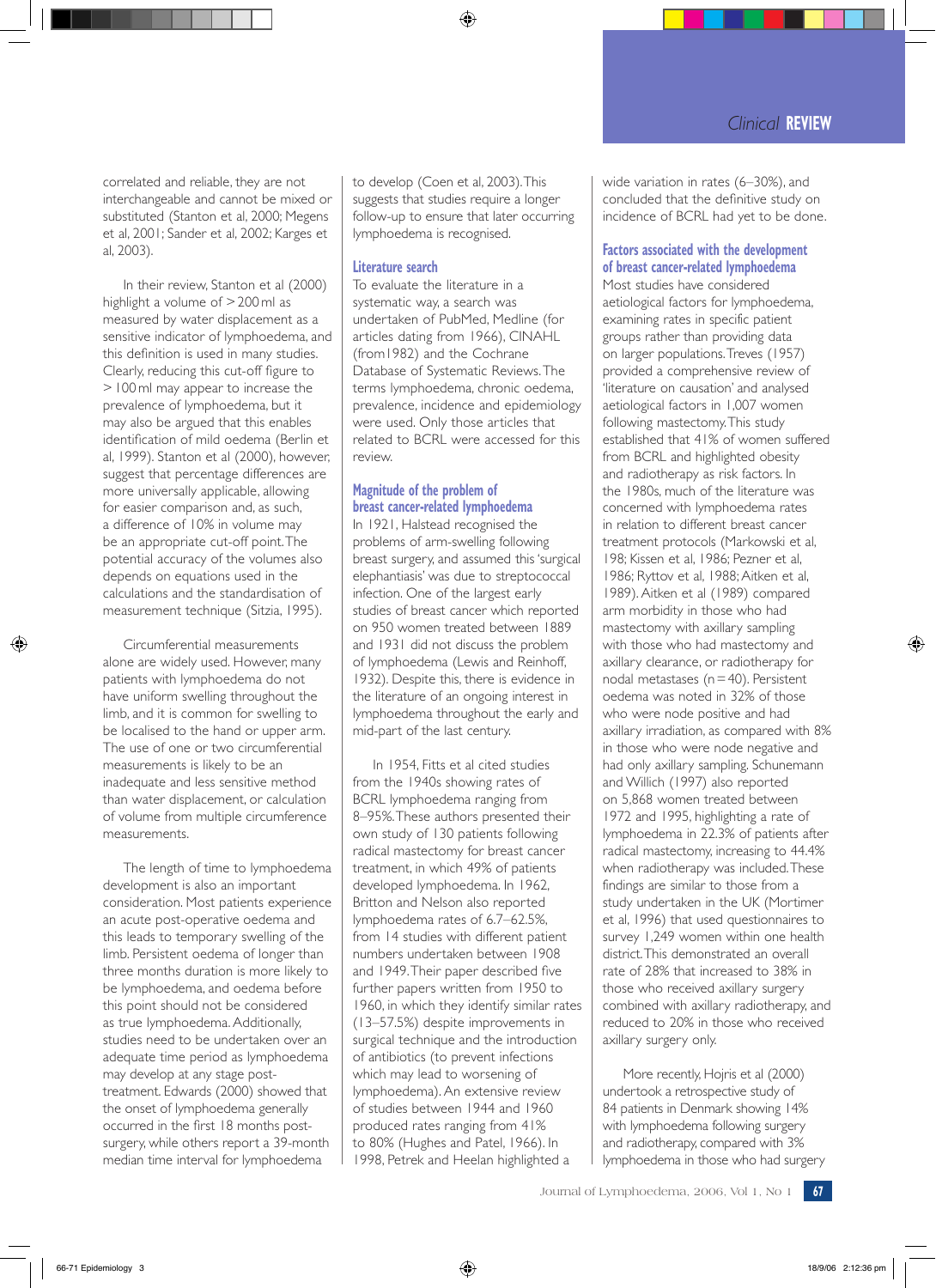# *Clinical* **REVIEW**

alone. Similar results were found in other studies with lymphoedema developing in approximately 15–18% of those patients who received radiotherapy, and in 3.6–10% of those who did not (Tengrup et al, 2000; Meric et al, 2002). A further study followed up 1,278 patients operated on by the same surgeon between 1989–1997 and identified 15.9% with lymphoedema, correlating the risk of lymphoedema with post-operative radiotherapy and removal of > 30 lymph nodes (Herd-Smith et al, 2001).

The impact of specific interventions was examined by Box et al (2002), who studied a group of 65 women in Australia two years post-treatment and reported lymphoedema in 21%, defined by an increase of > 200 ml in volume. This study had randomised the patients post-operatively to a treatment group who received specific information on lymphoedema risk minimisation and early management, and a control group. Lymphoedema in the treatment group occurred in 11% of patients, compared with 30% in the control group, suggesting that specific interventions can be used to reduce the lymphoedema risk.

Various other aetiological factors have been associated with swelling. Petrek et al (2001) studied a cohort of 923 women treated for breast cancer with mastectomy and axillary clearance in the USA. They show that the presence of lymphoedema had a statistically significant association with post-treatment weight gain and with arm infection or injury. Of the 263 women followed up at 20 years, 49% reported a sensation of swelling with 13% found to have severe swelling, defined as > 2 inch increase in arm circumference at one or more of two sites above and below the elbow, as measured by the patients themselves. Of those developing lymphoedema, 77% did so within three years following breast cancer treatment. Querci della Rovere et al (2003) studied 201 patients following a level 1/level I1 axillary node dissection, showing an overall prevalence of lymphoedema in 32.8%. They measured the limb circumference at the hand and at two sites above and below the elbow,

suggesting that lymphoedema was present if there was a > 5% increase in circumference. Patients also reported their subjective assessment. This group identified risk factors for lymphoedema as positive nodal status, dominant limb and right-sided treatment, and excluded radiotherapy, the extent of breast surgery and infection as aetiological factors, but did suggest that a longerterm follow up was required.

Subjective assessment by patients and self-reporting of swelling is used

**Various other aetiological factors have been associated with swelling. Petrek et al (2001) studied a cohort of 923 women treated for breast cancer with mastectomy and axillary clearance in the USA. They show that the presence of lymphoedema had a statistically significant association with posttreatment weight gain and with arm infection or injury.** 

in several studies and raises various issues. Kissane et al (1998) studied psychological disturbance in patients following breast cancer treatment and reported a subjective description of swelling in 4.3% of the group. Kornblith et al (2003) studied long-term survivors of breast cancer at 20 years postchemotherapy. The results are based on telephone interviews with 153 patients using standardised measures, and suggest that 39% of respondents experienced lymphoedema at some point following breast cancer treatment. Clearly, patient reporting may be subjective and depends on accurate retrospective recall. Mortimer et al (1996) tested and validated their questionnaire before the study. Fifty patients with a history of arm swelling in their notes and 50 patients without were asked about the presence of swelling in their arm. All the 43 returned from the 'lymphoedema group' responded positively, and from a total of 46 responders in the 'non-lymphoedema group', six who responded positively were found, on examination by the clinician, to have lymphoedema.

Edwards (2000) explored lymphoedema prevalence in 201 patients who had undergone breast cancer treatment in Australia from 1994 to1996. A subjective assessment where patients reported on any swelling noticed over a three-month period before the date of assessment was used with volumetric water displacement technique. Lymphoedema was identified as a swelling of > 10% on volumetric measurements. The authors identified a subjective rate of swelling in 23.4%, reducing to an overall rate of 11% once volumetric measurements were taken. They surmised that this inconsistency was related to daily variation in swelling, although it is also possible that the patients detected changed sensations in their arm, or limitations that were not objectively identified due to the 10% cut-off point. Interestingly, when this was lowered to 5% volume difference between arms, the rates of swelling increased to 30%. In this study, no significant relationship between lymphoedema and the extent of axillary treatment was found.

Kwan et al (2002) studied patients treated in British Columbia from 1993 to1997. A screening questionnaire was mailed to 744 patients who were at least two years post-diagnosis. Those classified as symptomatic using the questionnaire underwent interview and clinical assessment. Arm volume was measured using water displacement and lymphoedema diagnosed if limb volume was > 200 ml, as compared with the unaffected arm. Arm circumferences were also taken at the hand, wrist, and above and below the elbow. From the questionnaire, 49.9% suffered from arm symptoms and 12.5% had lymphoedema. Lymphoedema occurred in 30% of those who had axillary surgery and radiotherapy, and 5% of those who had axillary surgery alone, reflecting the findings from previous studies (Kissen et al, 1986). In another study (Querci della Rovere et al, 2003), only 50% of those patients who reported swelling were found to have an actual increase in circumference, while 31% had an increased circumference but did not report this subjectively. This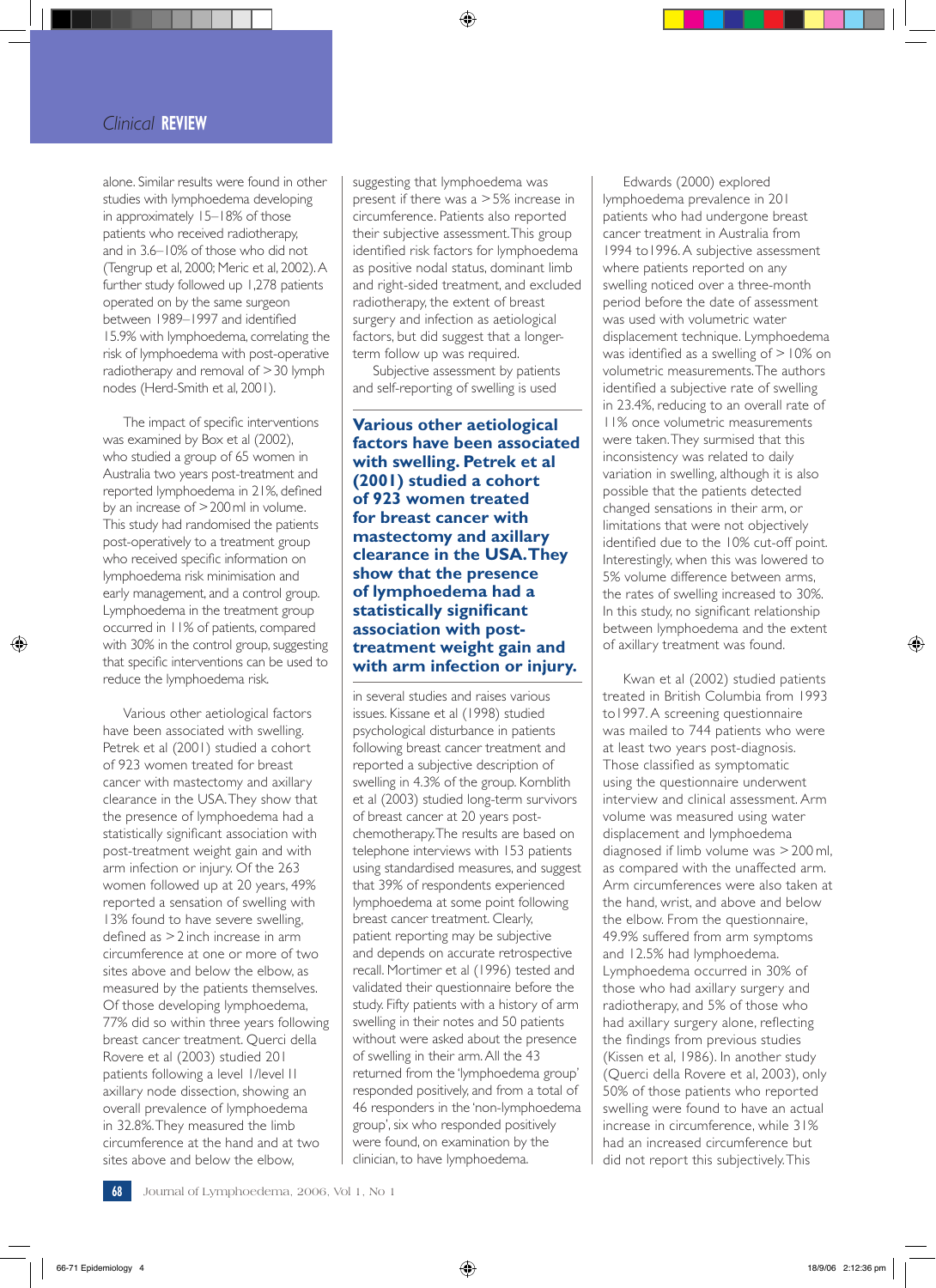suggests that subjective reporting of lymphoedema may be open to inaccuracies.

Some recent studies indicate an apparent reduction in lymphoedema rates, most likely due to improved surgical techniques, particularly in terms of managing the axilla (Hojris et al, 2000; Meric et al, 2002; Coen et al, 2003). Coen et al (2003) found a 10.7% risk of lymphoedema in those who had breast conservation surgery and radiotherapy to the breast and three axillary nodal levels, as compared with a 1% risk in those who had surgery and breast irradiation (to include the lower axillary lymph nodes) (n = 727). The authors cite an overall rate of 4.1% and suggest the extent of axillary surgery to be insignificant, although the findings are questionable as lymphoedema was defined by an increase in arm circumference at only one site on the forearm.

Another recent study reports a 6.2% rate of lymphoedema (Rampaul et al, 2003). The authors describe the breast cancer treatment protocol undertaken in the preceding 10 years as mastectomy, or wide local excision and axillary node sampling with a four-node sample. Node positive patients then received radiotherapy, or occasionally surgical clearance to the axilla unless their tumours were grade one. In part one, 1,242 patients attending the follow-up breast cancer clinic were asked about symptoms of arm swelling and were examined by a clinician. Of these, 0.4% reported problematic symptoms affecting quality of life. Part two took place over a 13-week period, and 677 patients completed a questionnaire that combined the FACT B4, EQ-50 and the Speilberger quality-of-life questionnaires. 'A lot' of arm swelling was reported by 6.2% of patients.

This study indicates that the rate of severe lymphoedema in breast cancer patients may be low when standard surgery includes a fournode sampling of the low axilla and axillary irradiation, or clearance in less than 20% of patients. There are,

however, some limitations with this study. Arm volumes or circumference measurements were not taken, and part one relies on the subjective reports of patients and doctors. However, swelling is often localised, may not affect the whole limb and may vary in severity and, therefore, may not always be easily recognised. It has already been noted that subjective self-reporting may lead to inaccuracies and inconsistencies. Furthermore, it is not clear from the questionnaire results how many patients had some degree of swelling that did not fall into the category of 'a lot'. Mild to moderate swelling has the potential to increase and become complicated by recurrent infection, if not identified and treated. The authors' assertion that a lymphoedema service may be a 'waste of time' fails to recognise the potential for preventive interventions in apparently mild lymphoedema.

# **The introduction of mammographic screening, leading to early detection of breast cancer, may also have played a part in the changing nature of BCRL (Suneson et al, 1996).**

The role of sentinel node biopsy in informing axillary treatment decisions and, therefore, influencing the risk of lymphoedema development, has been the focus of a number of recent studies. Sener et al (2001) reported a 3% rate of lymphoedema in 120 patients who underwent sentinel lymphadenectomy, and 17% in those who underwent sentinel lymphadenectomy and axillary dissection. Tumours located in the upper outer quadrant and postoperative trauma were both identified as risk factors for lymphoedema. Golshan et al (2003) compared patients who underwent sentinel lymph node biopsy with those who had level I and level II axillary node dissection. From a total of 125 patients, arm measurements at two sites above and below the elbow showed an increase in size by  $>$  3 cm in 27% of those who underwent axillary lymph node

dissection, compared with 2.6% in those who had sentinel node biopsy and axillary sampling.

It appears that breast conservation surgery and minimal axillary intervention are important factors in reducing the risk of lymphoedema (Ridings and Bucknall, 1998). The introduction of mammographic screening, leading to early detection of breast cancer, may also have played a part in the changing nature of BCRL (Suneson et al, 1996). This has recently been confirmed in two clinical trials comparing sentinel node biopsy with standard axillary clearance (Chetty et al, 2000; Mansel et al, 2006). In the first trial, arm volume increased by an average of 4.1% in those randomised to axillary clearance (Chetty et al, 2000), while Mansel et al (2006) showed that patients who underwent sentinel node biopsy  $(n = 515)$  had a reduced rate of lymphoedema development than for the 516 randomised to standard axillary clearance (5% *vs*13%).

A study by Clark et al (2005) identified 188 patients three years postsurgery. At follow up, 20.7% of the patients had developed lymphoedema. Hospital skin puncture, mastectomy and increased body mass index (BMI) were all significantly associated with its presence. While surgical technique is clearly important in the development of lymphoedema, other factors must be considered, such as obesity and skin puncture leading to infection.

## **Conclusion**

This review highlights limitations in the current literature, both in terms of quality of studies and lack of sound incidence and prevalence data. Critical reviews of methods used raises awareness and insight into how subsequent research might be conducted, and where the possible pitfalls lie. There is also a need to consider other problems not highlighted in previous studies, such as breast oedema. Sound incidence data on particular high-risk groups should be produced, as these will contribute to the pool of new patients.